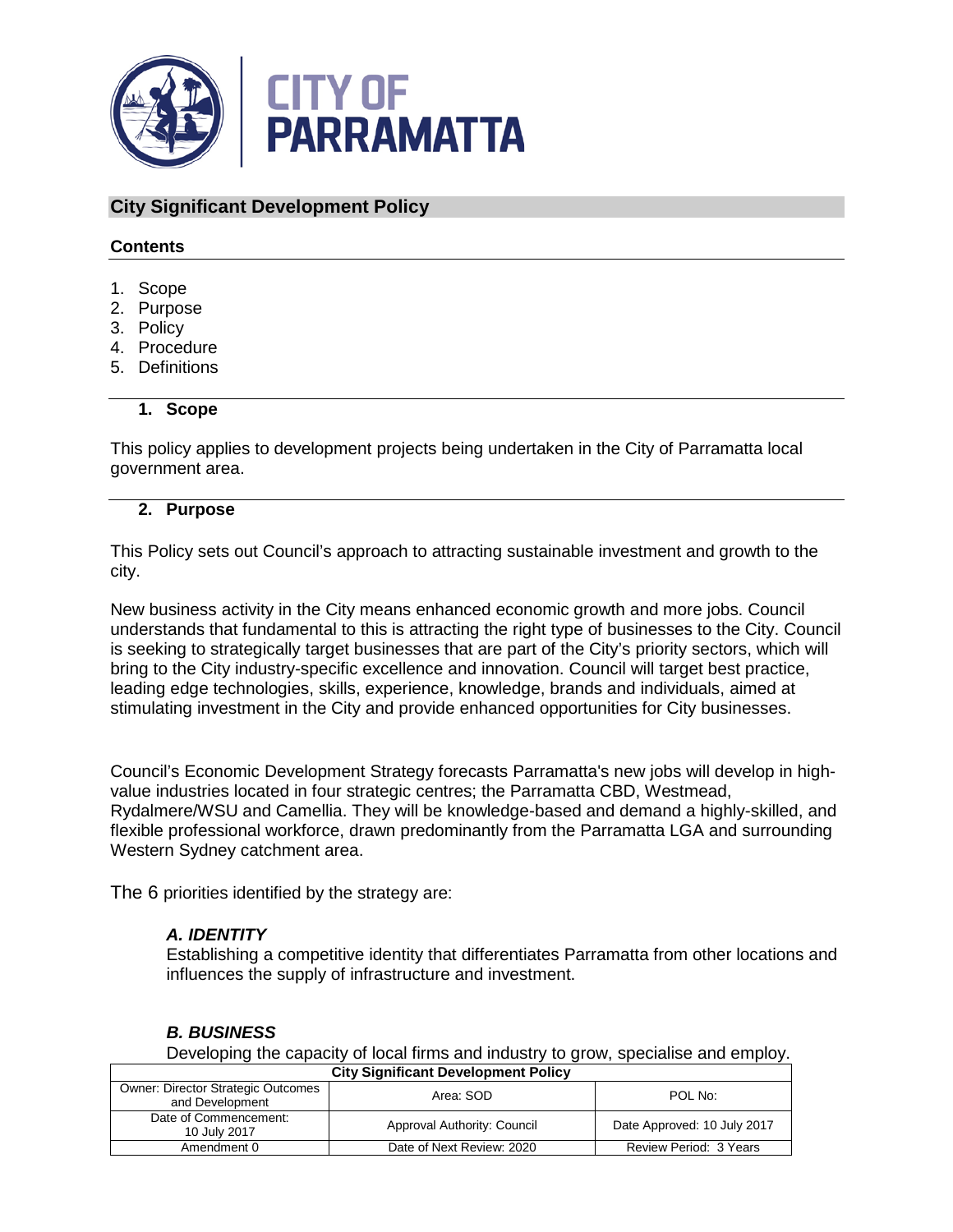

# *C. LABOUR*

Educating, retaining and attracting quality labour with skills aligned to the needs of local industry.

# *D. PROPERTY*

Developing land and property assets to promote and accommodate jobs growth and house the workforce of the future.

# *E. AMENITY*

Facilitating vibrant, safe and attractive street life capable of attracting people and business.

# *F. INFRASTRUCTURE*

Securing infrastructure to bring the various parts of the City of Parramatta together and connect it to Greater Sydney and the world.

In the CBD the key target industries are professional services including:

- Finance/insurance (especially banking)
- Professional/scientific/technical services (accounting, legal, engineering, advertising)
- Business services
- IT/media

In Rydalmere the key industries are *applied IT associated with the manufacturing sector and industries and businesses that leveraged off close association with Western Sydney University.*

Council is still refining the strategy for Camellia and it is anticipated that that the target industries will be *advanced construction and energy with a focus on renewables*.

In Westmead the key industries are *Health, bio-medical.* Of the four, Westmead's bio-medical and health/life sciences competency will be Parramatta's economic point of difference on a global scale and will influence over the long term the industry composition of the other three precincts.

The growth of Parramatta's new knowledge industries will correlate with rising levels of postsecondary study amongst residents of the region. The Western Sydney University, Sydney University, University of New England and the tertiary training sector will produce high numbers of knowledge graduates by 2036. Many of these students will remain in the region and seek work in their nearest city.

| <b>City Significant Development Policy</b>                   |                             |                             |  |  |
|--------------------------------------------------------------|-----------------------------|-----------------------------|--|--|
| <b>Owner: Director Strategic Outcomes</b><br>and Development | Area: SOD                   | POL No:                     |  |  |
| Date of Commencement:<br>10 July 2017                        | Approval Authority: Council | Date Approved: 10 July 2017 |  |  |
| Amendment 0                                                  | Date of Next Review: 2020   | Review Period: 3 Years      |  |  |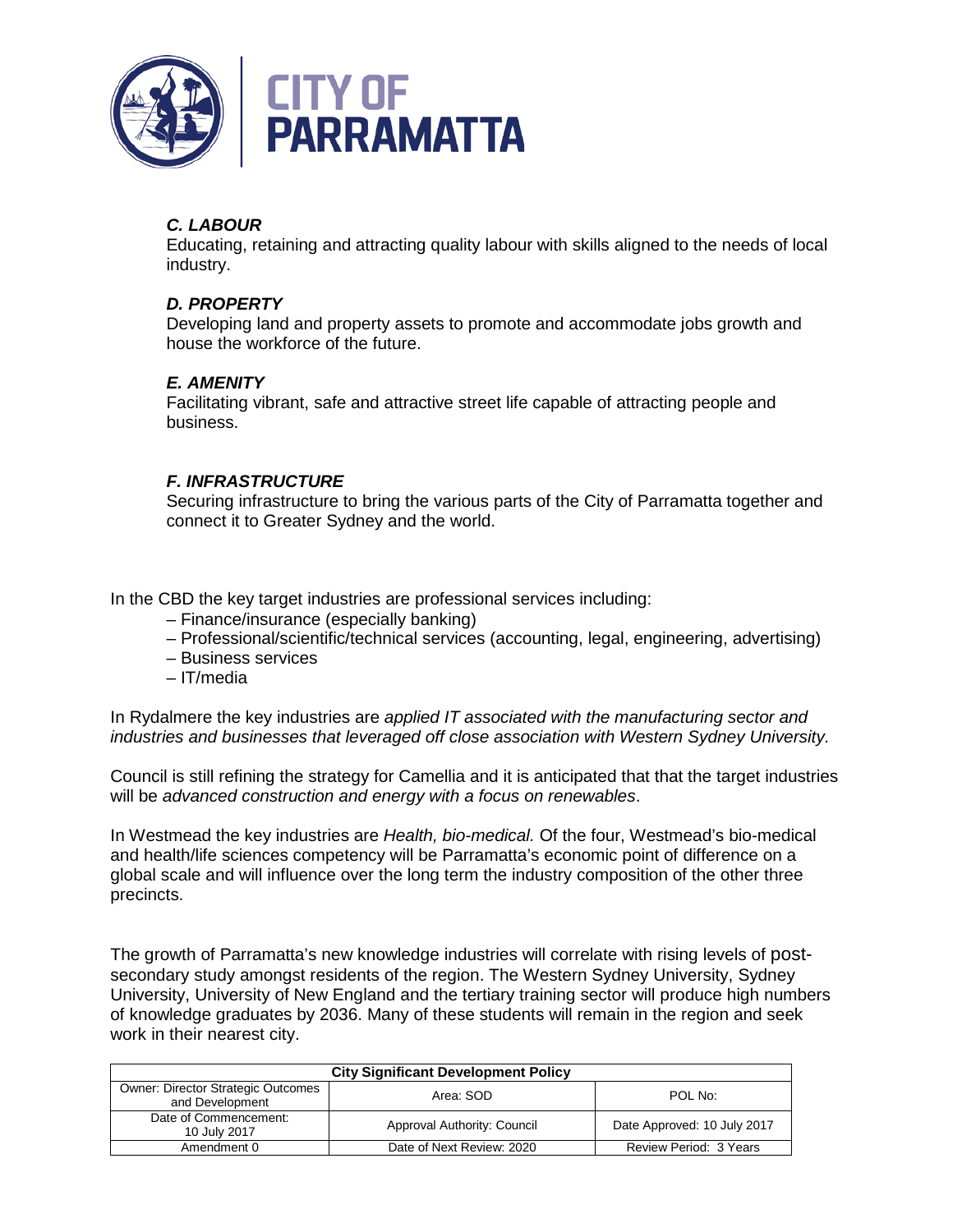

Council has also identified 12 major priorities in the Corporate Plan. These are:

- Building a Stronger Council for Our Community
- Parramatta Square
- City Centre
- Precinct Renewal
- Transport
- Smart City
- City Activation
- Sport and Recreation
- A Destination for Sport and Culture
- Community Engagement and Consultation
- Providing Great Services to Our Community
- Financial Sustainability

# **3. Policy**

Developments that deliver on Council's Economic Development Strategy, its 12 major priorities and Council's vision to create a world class city in the heart of greater Sydney; *Australia's Next Great City* may be designated as City Significant Development, and these developments will be prioritised by Council and managed and supported by the *Office of City Significant Development*.

While Council will, where legally compliant, prioritise the assessment of City Significant Development it is aware that parts of the process are outside its control and will therefore require the support of the state government to provide a streamlined assessment process for Planning Proposals and DA concurrence referrals.

Council is committed to maintaining a legally robust and transparent assessment process.

Council recognises that to attract the right investment to the City may require changes to planning rules and Council will support this through well considered Planning Proposals to enable these projects to proceed, provided the Planning Proposals are consistent with the strategic framework for the City.

Developments that are considered to be City Significant Development include:

- Commercial office development of more than 10,000m2
- Public infrastructure projects, including public domain improvements that will enhance the amenity and liveability of the city
- Major industrial developments
- Medical and bio-medical facilities

| <b>City Significant Development Policy</b>                   |                             |                             |  |
|--------------------------------------------------------------|-----------------------------|-----------------------------|--|
| <b>Owner: Director Strategic Outcomes</b><br>and Development | Area: SOD                   | POL No:                     |  |
| Date of Commencement:<br>10 July 2017                        | Approval Authority: Council | Date Approved: 10 July 2017 |  |
| Amendment 0                                                  | Date of Next Review: 2020   | Review Period: 3 Years      |  |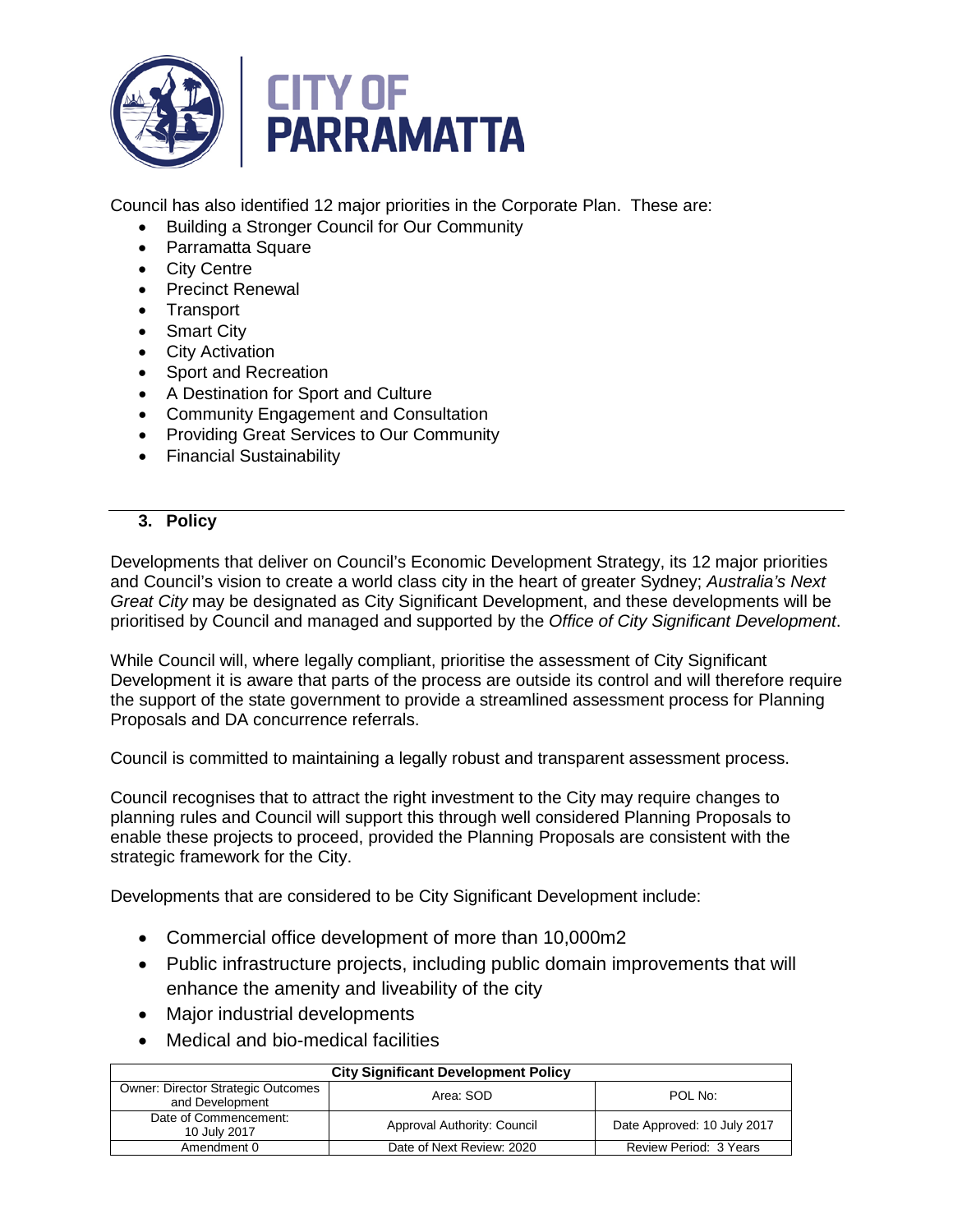

- Tertiary Educational developments
- Urban renewal projects within nominated precincts (Camellia, Rydalmere) and Urban Activation Precincts/Priority Precincts

While generally housing developments would not be considered to be City Significant Development, where the proposed development was of a scale, importance and quality that would support the economic growth and prosperity of the City, the Chief Executive Officer (CEO) may determine that a residential development is City Significant Development provided the project:

- o will deliver housing to support jobs growth, such as executive housing or key worker housing;
- o has a capital investment value of more than \$150m, and;
- o will achieve Design Excellence through a Design Excellence Competition.

To deliver on this policy the Council has established the Office of City Significant Development. This is a cross functional team composed of:

- 1. A Relationship Manager for City Significant Development. This officer will implement the strategy to attract investment to the City and will be the first point of contact for potential investors in our city and, and for customers will:
	- provide information about the Parramatta economy
	- provide information about development and investment opportunities
	- identify available development sites
	- advise if a project is of City Significance, in accordance with this Policy
	- arrange meetings with the Lord Mayor/Administrator, the CEO and senior staff where necessary and appropriate
	- introduce them to the organisation and the City
	- provide connections, information and arrange introductions and help new businesses to settle in from the start
- 2. Senior staff dedicated to the assessment of Planning Proposals and DA's for City Significant Development, including the Manager of City Significant Development. These officers will be a single point of contact that is professional, responsive, supportive and reliable.

| <b>City Significant Development Policy</b>                   |                             |                             |  |  |
|--------------------------------------------------------------|-----------------------------|-----------------------------|--|--|
| <b>Owner: Director Strategic Outcomes</b><br>and Development | Area: SOD                   | POL No:                     |  |  |
| Date of Commencement:<br>10 July 2017                        | Approval Authority: Council | Date Approved: 10 July 2017 |  |  |
| Amendment 0                                                  | Date of Next Review: 2020   | Review Period: 3 Years      |  |  |